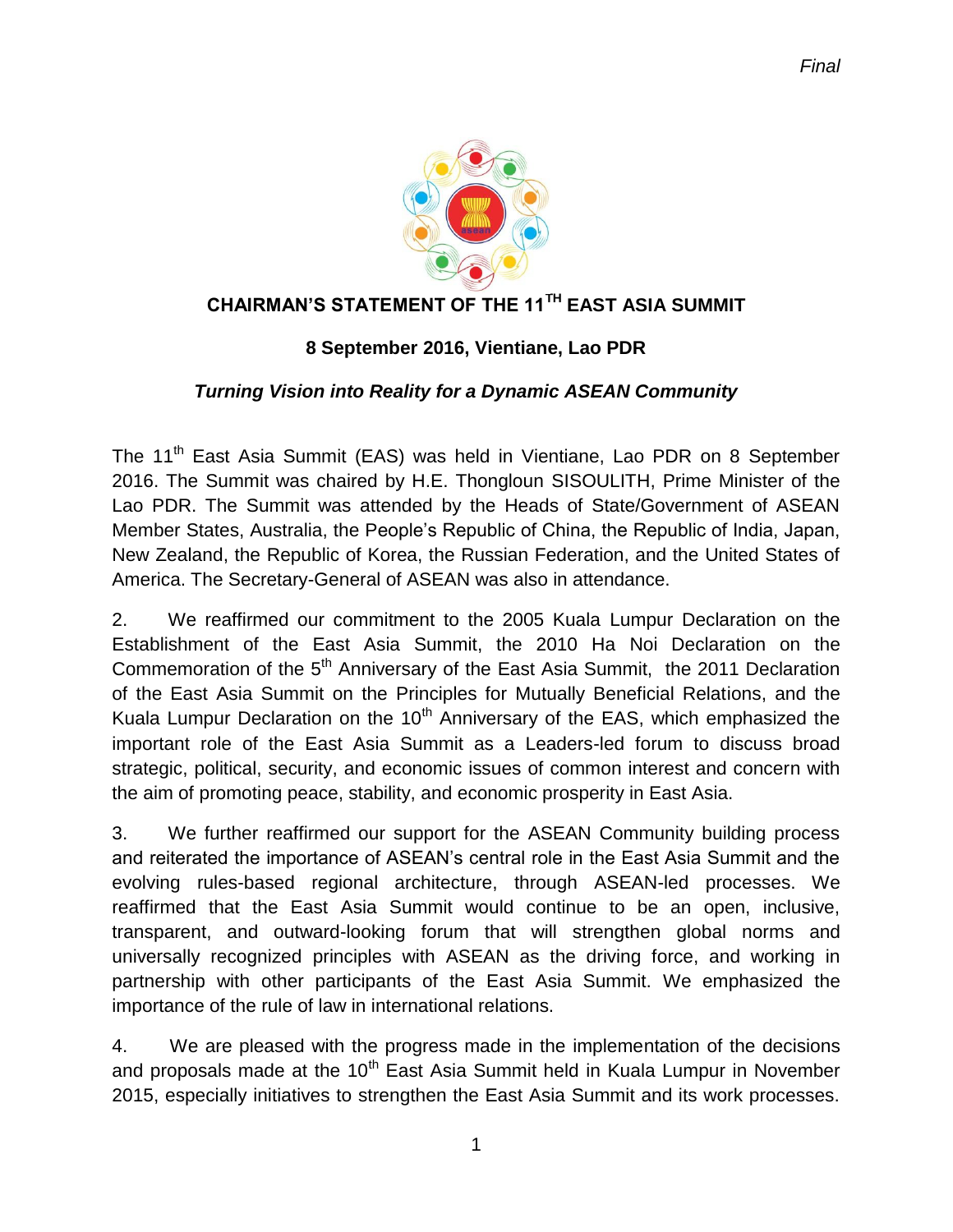We noted with appreciation that the Committee of Permanent Representatives to ASEAN and Ambassadors of non-ASEAN EAS participating countries in Jakarta have convened two meetings since April 2016 and welcomed the establishment of the EAS Unit within the ASEAN Secretariat.

5. We took note of the convening of the 5th EAS Workshop on Regional Security Architecture co-chaired by the Lao PDR and China in Beijing, China on 27-28 June 2016 and the 6th EAS Workshop in 2017 in Thailand.

# **Priority Areas of Cooperation**

6. We welcomed the progress made in implementing the Plan of Action (POA) to implement the Phnom Penh Declaration on the East Asia Summit Development Initiative (2015-2017) which focuses on EAS cooperation in the six priority areas, namely energy, education, finance, global health including pandemics, environment and disaster management, and ASEAN connectivity. We took note of the Progress Report of the Implementation of the POA.

# *Energy*

7. We noted the progress made under the EAS Energy Cooperation Task Force (ECTF) Work Plan 2015-2016 in the work streams of Energy Efficiency and Conservation (EE&C); Biofuels for Transport and Other Purposes; and Renewable and Alternative Power Generation (RAPG). We underlined the importance of continued investments in the energy sector as well as the promotion of clean energy, such as renewable energy, energy efficiency and clean energy technology including enhancing the use of natural gas as less polluting energy. We welcomed the previous two EAS Clean Energy Forums hosted by China and ASEAN Center for Energy, and looked forward to the 3<sup>rd</sup> EAS Clean Energy Forum.

# *Education*

8. We acknowledged the conclusion of the EAS Education Plan of Action 2011- 2015 and noted the commitment as well as efforts of the EAS participating countries in the implementation of the remaining EAS projects and new ones in support of the ASEAN Work Plan on Education 2016-2020.

9. We welcomed the Third EAS Education Ministers Meeting  $(3<sup>rd</sup>$  EAS EMM) held on 26 May 2016 in Selangor, Malaysia and took note of the continued implementation of the 15 projects under the Plan of Action.

10. We noted the opening of a third school for Buddhist Studies and Comparative Religion for academic year 2016-2017 at the Nalanda University.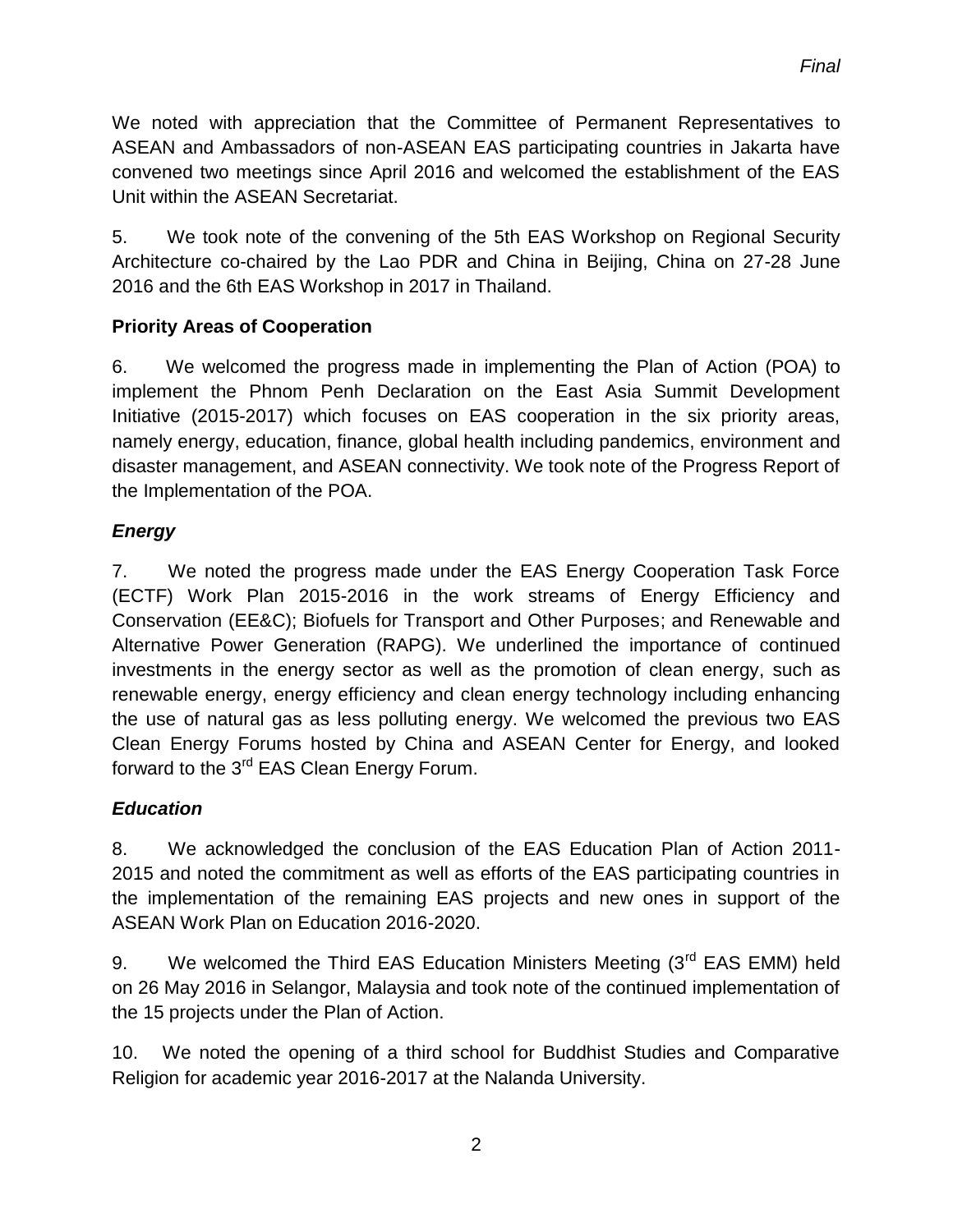# *Finance*

11. We reiterated the importance of financial stability in supporting economic growth by consistently monitoring risks and vulnerabilities. We expressed support for the further strengthening of the region's resilience to external shocks through continued regional financial cooperation and closer collaboration with international financial institutions. We further noted the importance of the efforts towards an enhanced SME finance system.

# *Global Health including Pandemics*

12. We reaffirmed our commitment to the goal of an Asia-Pacific free of malaria by 2030, and welcomed ongoing efforts to implement proposed actions in the endorsed Asia Pacific Leaders' Malaria Elimination Roadmap, including the Flagship ASEAN-India Programme for Combating Malaria.

13. We reaffirmed the importance of promoting sustainable and resilient health systems and global achievement of the 2030 Agenda for Sustainable Development Goals, including universal health coverage, and recognized the public health challenges caused by infectious diseases and emerging threats including antimicrobial resistance (AMR) which underscore the human and economic losses. In this regard, we took note of Russia's initiative to organize in 2017, in the implementation of the 10th EAS Statement on Enhancing Regional Health Security relating to Infectious Diseases with Epidemic and Pandemic Potential, an EAS meeting on managing epidemics risks in the region with the aim to discuss the establishment of a working group on communicable diseases prevention and response.

# *Environment and Disaster Management*

14. We welcomed the convening of the Senior Officials' Meeting for the  $5<sup>th</sup>$  EAS Environment Ministers' Meeting (EMM) on 11 September 2015 in Kuala Lumpur, Malaysia and looked forward to the convening of the  $5<sup>th</sup>$  EAS EMM back-to-back with the 14<sup>th</sup> ASEAN Ministers Meeting on Environment (AMME) in 2017. We also noted the convening of the 7<sup>th</sup> High Level Seminar on Environmentally Sustainable Cities (HLS-ESC) with a specific theme on Redesigning towards 2030 Agenda held on 3-4 March 2016 in Ha Noi, Viet Nam.

15. We expressed concern over the adverse impact climate change presents to the economic, social and environmental dimensions of all countries. We welcomed the Paris Agreement on climate change and reaffirmed the importance of taking the domestic steps necessary to join the Agreement as soon as possible and affirmed our intentions to implement countries' nationally determined contributions. We looked forward to a successful COP-22 to promote the post-Paris negotiation in developing the modalities, procedures and guideline for the full implementation of the Paris Agreement.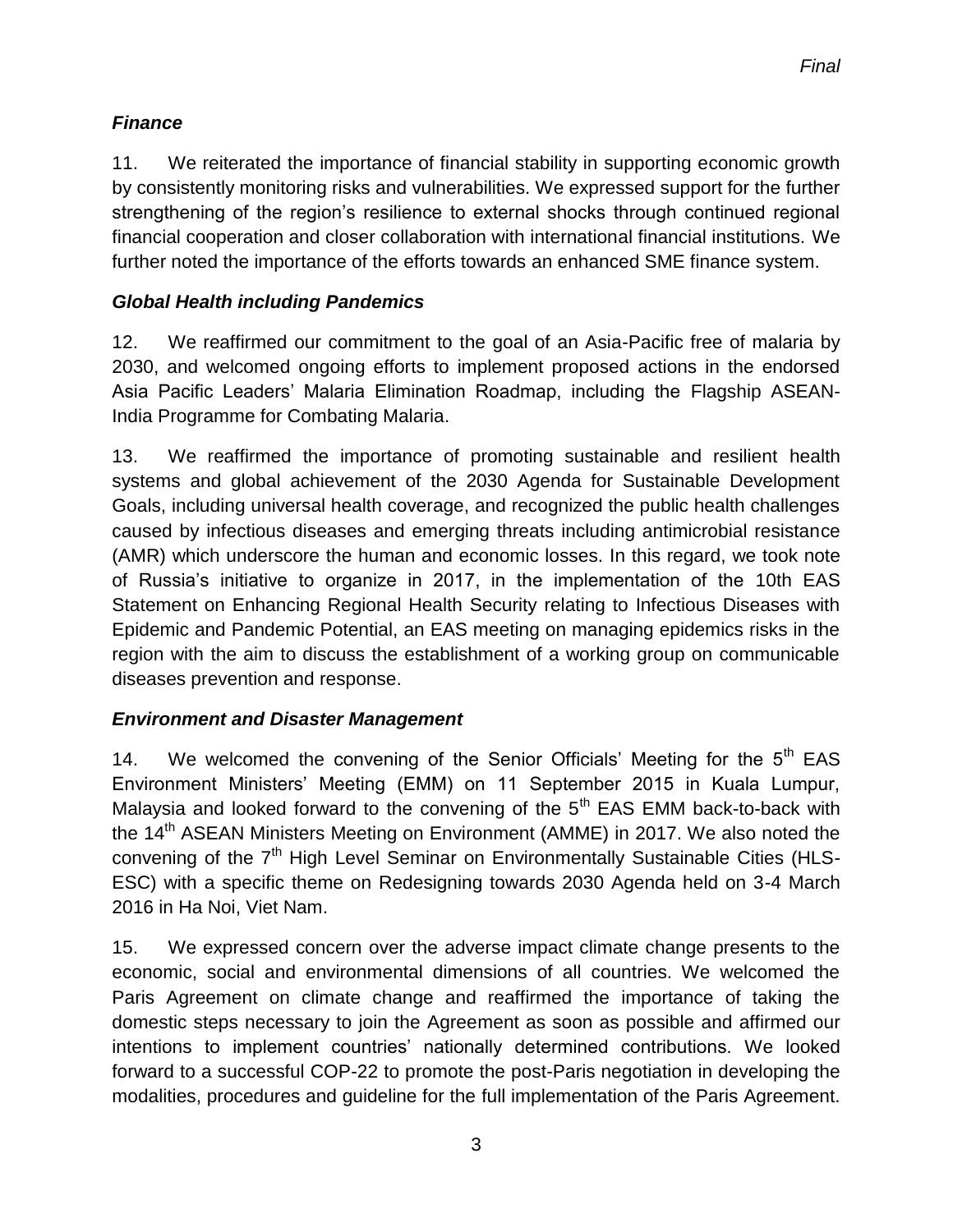We also noted that many countries support for a hydrofluorocarbons (HFC) phasedown amendment to the Montreal Protocol in 2016.

16. We reaffirmed our commitment to further enhance cooperation in disaster risk reduction and management (DRRM) and mitigation through regional mechanisms, including through the ASEAN Committee on Disaster Management (ACDM), and the ASEAN Coordinating Centre for Humanitarian Assistance on disaster management (AHA Centre). We welcomed the adoption of the ASEAN Declaration on One ASEAN, One Response: ASEAN Responding to Disaster as One in the region and outside the region. We also welcomed the convening of the  $5<sup>th</sup>$  ASEAN Committee on Disaster Management (ACDM) Session on EAS Cooperation in Disaster Management on 28 April 2016 in Semarang, Indonesia; the convening of the  $5<sup>th</sup>$  EAS Earthquake Relief Executive Course held by China and the U.S. on 25 July 2016 in Indonesia; and the convening of the Asian Ministerial Conference on Disaster Risk Reduction in New Delhi in November 2016, with an EAS Conference on Disaster Risk Reduction in its sidelines.

17. We welcomed Indonesia's initiative to convene an international Table-Top Exercise (TTX) in partnership with Australia, on 15-17 November 2016 in Ambon, Indonesia to test the EAS Rapid Disaster Response Toolkit (EAS Toolkit) which was launched at the Indonesia-Australia EAS Rapid Disaster Response Workshop in June 2015 in Bali, Indonesia.

# *ASEAN Connectivity*

18. We noted the implementation of the Master Plan on ASEAN Connectivity (MPAC) and the adoption of the Master Plan on ASEAN Connectivity 2025. In this regard, we looked forward to the  $7<sup>th</sup>$  ASEAN Connectivity Symposium entitled "Intensifying Partnerships to Realise the Master Plan on ASEAN Connectivity 2025" to be held in October 2016 in Vientiane, Lao PDR. We recognized the role of ERIA in promoting regional economic integration, took note of the Statement of the 9th Governing Board Meeting of ERIA, and encouraged ERIA to continue its role in supporting ASEAN Connectivity in the coming years. We encouraged ERIA to continue its support to the Chair of ASEAN Summit and the East Asia Summit.

19. We underscored the importance of promoting infrastructure development in East Asia to facilitate trade, investment and service competitiveness in the region and acknowledged that the mobilization of means of implementation of infrastructure projects is critical. In this regard, we adopted the Vientiane Declaration on Promoting Infrastructure Development Cooperation in East Asia.

# **Other Areas of Cooperation**

# *Maritime Cooperation*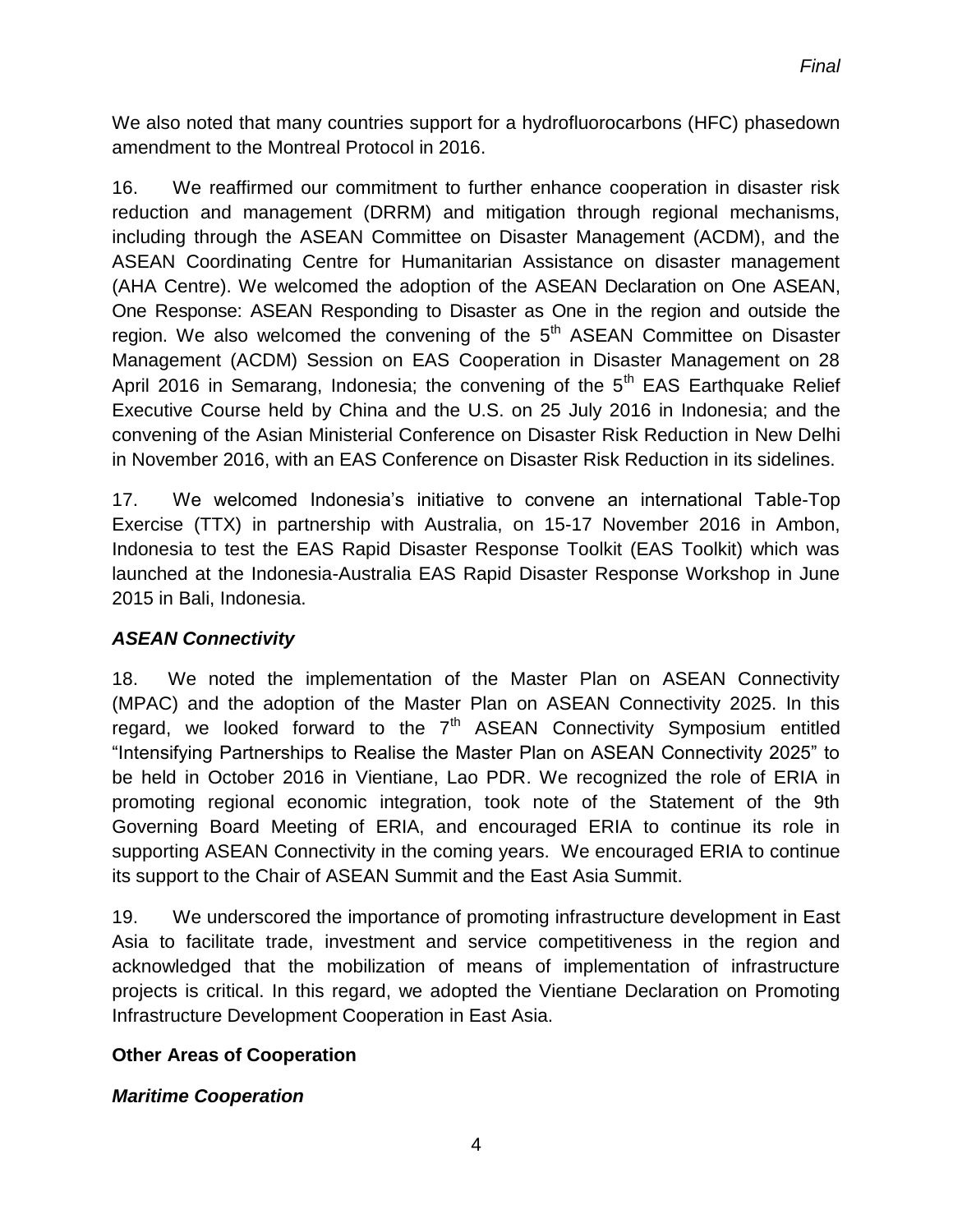20. We underscored the importance of enhancing regional cooperation in promoting maritime safety and security, and encouraged activities to implement the 2015 EAS Statement on Enhancing Regional Maritime Cooperation, including the proposed EAS Maritime Security Cooperation Seminar in Australia in November 2016 co-chaired by Indonesia and Australia, the second EAS Conference on Maritime Security and Cooperation in India in November 2016, and the Workshop on Maritime Search and Rescue hosted by China in 2017.

21. We looked forward to the convening of the 5th Expanded ASEAN Maritime Forum (EAMF) back-to-back with the 7th ASEAN Maritime Forum to be held in Brunei Darussalam.

# *Disarmament and Non-Proliferation*

22. We welcomed ASEAN's commitment to preserving Southeast Asia as a Nuclear Weapon Free Zone and the contribution of the Southeast Asia Nuclear Weapon Free Zone (SEANFWZ) Treaty to regional security and the global non-proliferation regime. We noted the Parties to the SEANFWZ Treaty will continue engaging the Nuclear Weapon States to resolve all outstanding issues in accordance with the objectives and principles of the SEANFWZ Treaty. We reaffirm our commitment to our shared goals of nuclear disarmament, nuclear non-proliferation and peaceful use of nuclear energy and adopted the East Asia Summit Statement on Non-Proliferation.

#### *Food Security and Food Safety*

23. We commended the work of the EAS Track II Study Group on Enhancing Food Security through Sustainable Fisheries Management and Marine Environment Conservation. We noted the five principal recommendations made by the Study Group, and we tasked our officials to provide recommendations on the implementation of the five principal recommendations.

#### **Regional and International Issues**

# *South China Sea*

24. We reaffirmed the importance of maintaining peace, stability, security and freedom of navigation in and over-flight in the South China Sea. Several Leaders remained concerned over recent developments in the South China Sea. We stressed the importance for the parties concerned to resolve their disputes by peaceful means, in accordance with universally recognized principles of international law, including the 1982 UN Convention on the Law of the Sea (UNCLOS). We also emphasized the importance of non-militarization. We welcomed the Joint Statement issued by Foreign Ministers of ASEAN Member States and China on the full and effective implementation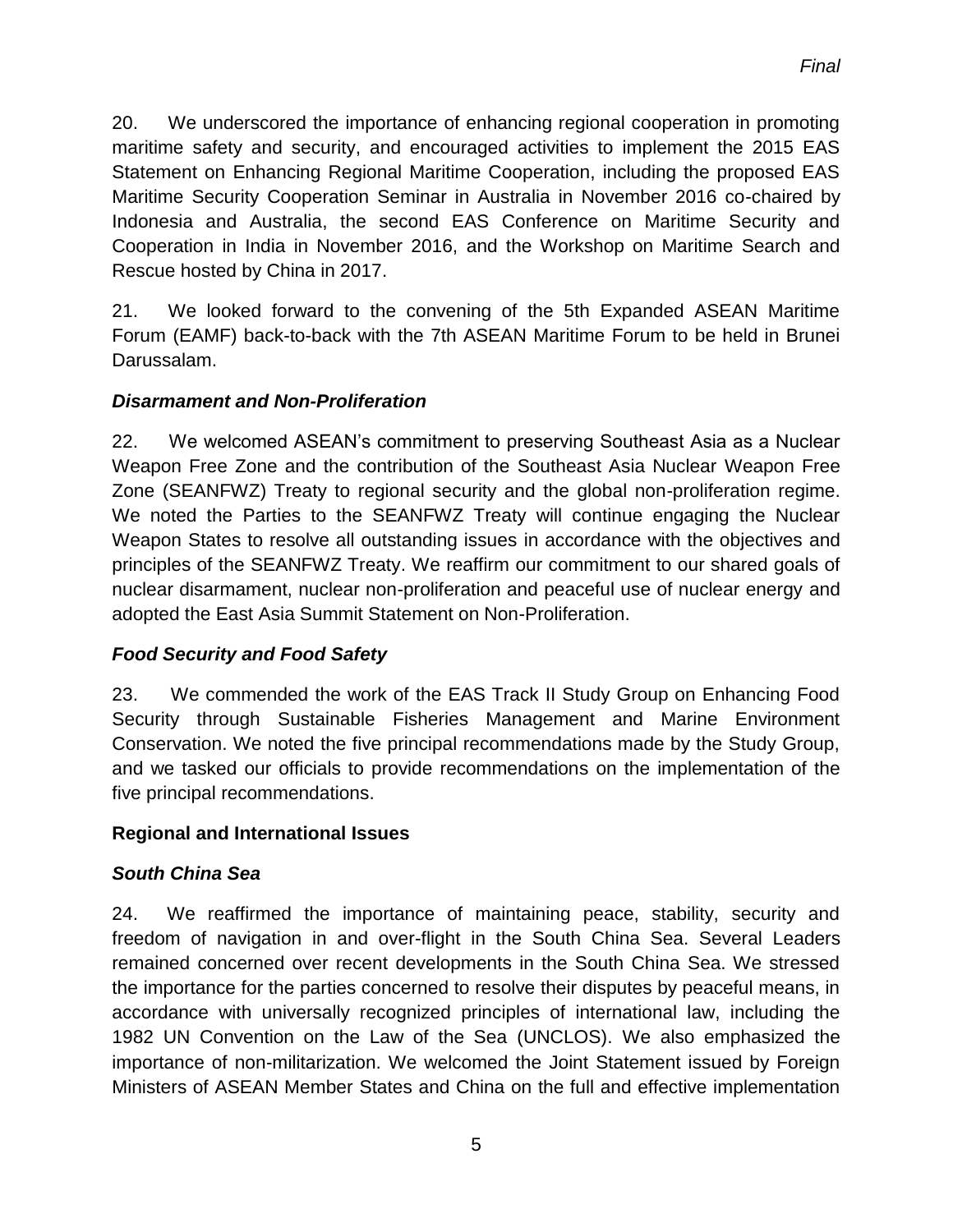of the Declaration on the Conduct of Parties in the South China Sea (DOC), and emphasized the need for ASEAN Member States and China to ensure the full and effective implementation of the DOC in its entirety. We welcomed the efforts by ASEAN Member States and China to work towards the early conclusion of a Code of Conduct in the South China Sea (COC).

### *Korean Peninsula*

25. We shared serious concern over the recent developments in the Korean Peninsula, including the nuclear tests on 6 January 2016, rocket launch on 7 February 2016 and the submarine-launch ballistic missile on 23 August 2016 by the Democratic People's Republic of Korea (DPRK), which are in violation of the UNSC resolutions. We reaffirmed the importance of peace and security in this region and reiterated support for the denuclearization of the Korean Peninsula in a peaceful manner. We urged the DPRK to comply with all relevant UNSC resolutions, including the UNSC Resolution 2270 and called on all parties to exert common efforts to maintain peace and security in the said region and create an environment conducive to the early resumption of the Six-Party Talks to make further progress in denuclearization of the Korean Peninsula in a peaceful manner. We also emphasized the importance of addressing humanitarian concerns of the international community, including the abductions issue.

### *Terrorism and Moderation*

26. We strongly condemned terrorist attacks in recent months that had caused significant loss of life. We discussed the need for countries to support efforts to counter terrorism and violent extremism including those by working towards the early adoption of the Comprehensive Convention on International Terrorism, and we affirmed continuing commitment to the principles announced in the 2015 East Asia Summit Statement on Countering Violent Extremism and the 2014 East Asia Summit Statement on the Rise of Violence and Brutality Committed by Terrorist/Extremist Organisations in Iraq and Syria. In this regard, we welcomed Indonesia and the ROK's plan to coorganize a Regional Seminar on Capacity Building to Counter Violent Extremism.

#### *Refugees/Migrants*

27. We called on the Governments of all countries involved source, transit and destination to provide responses in the spirit of cooperation and collective efforts acting with humanity, compassion and in accordance with international law, and to the extent permitted by domestic law, to refugees and migrants. In this regard, we welcomed the adoption of the East Asia Summit Declaration on Strengthening Responses to Migrants in Crisis and Trafficking in Persons.